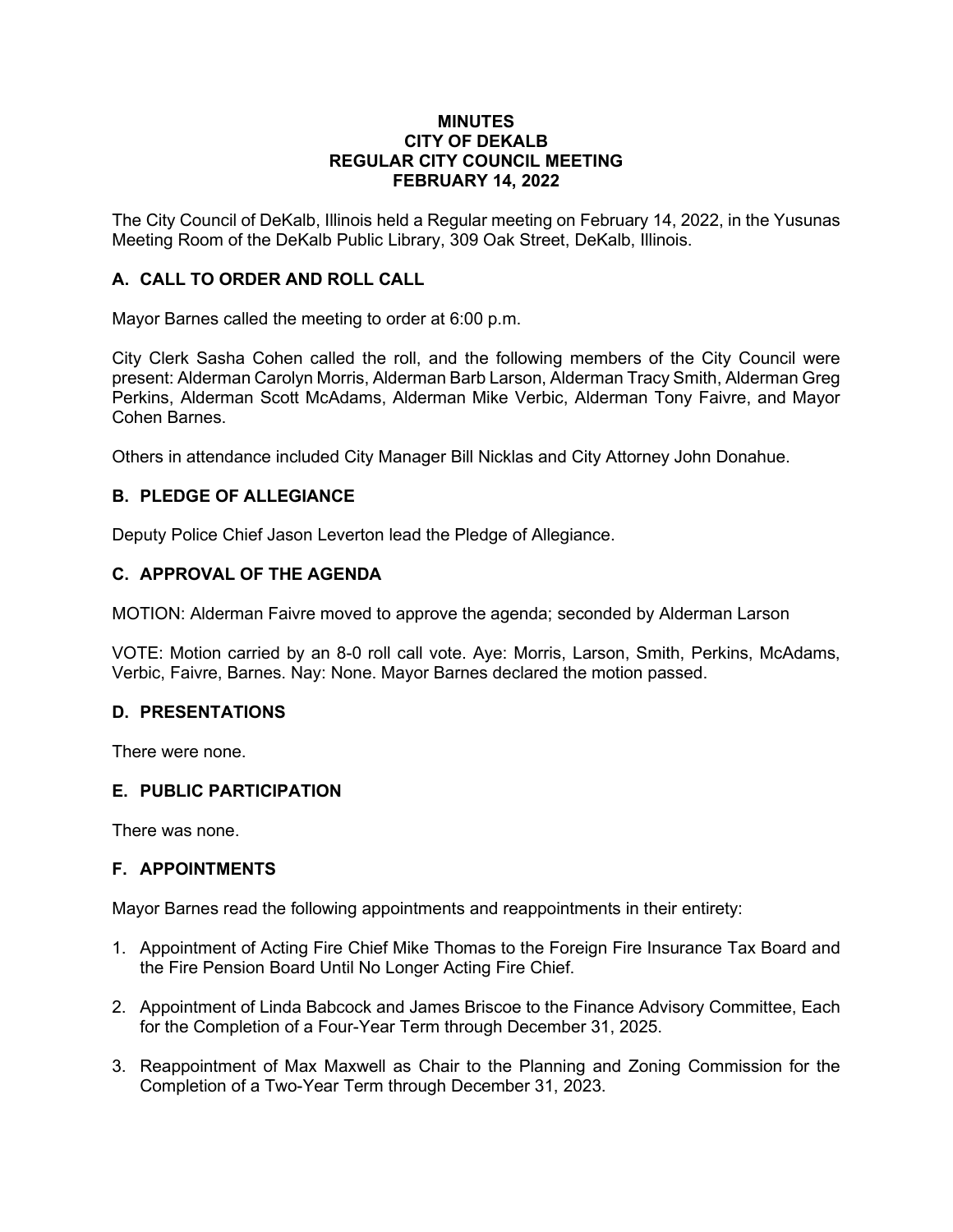- 4. Reappointment of India Washington to the DeKalb Public Library Board for the Completion of a Three-Year Term through June 30, 2024.
- 5. Reappointment of Sam Finch to the Board of Fire and Police Commissioners for the Completion of a Three-Year Term through December 31, 2024.
- 6. Reappointment of Melissa Beck, Helen Umbdenstock, and Ellingsworth Webb to the Citizens' Community Enhancement Commission, Each for the Completion of a Three-Year Term through December 31, 2024.
- 7. Reappointment of Sam Walt to the Economic Development Commission for the Completion of a Three-Year Term through December 31, 2024.
- 8. Reappointment of Joe Gastiger to the Human Relations Commission for the Completion of a Three-Year Term through December 31, 2024.
- 9. Reappointment of Robert Owens as Chair and James Rhodes as a Member to the Airport Advisory Board, Each for the Completion of a Four-Year Term through December 31, 2025.

MOTION: Alderman Verbic moved to approve the appointments and reappointments; seconded by Alderman Morris.

VOTE: Motion carried by an 8-0 roll call vote. Aye: Morris, Larson, Smith, Perkins, McAdams, Verbic, Faivre, Barnes. Nay: None. Mayor Barnes declared the motion passed.

### **G. APPROVAL OF THE MINUTES**

1. Minutes Submitted by the City Clerk

There were none.

- 2. Minutes Submitted by the Recording Secretary.
	- a. Minutes of the Joint Review Board Meeting of October 22, 2021.
	- b. Minutes of the Regular City Council Meeting of January 24, 2022.

MOTION: Alderman Perkins moved to approve the minutes; seconded by Alderman Faivre.

VOTE: Motion carried by an 8-0 roll call vote. Aye: Morris, Larson, Smith, Perkins, McAdams, Verbic, Faivre, Barnes. Nay: None. Mayor Barnes declared the motion passed.

# **H. CONSENT AGENDA**

Mayor Barnes read the following Consent Agenda items by title only:

- 1. Accounts Payable and Payroll through February 14, 2022, in the Amount of \$6,504,646.49.
- 2. Investment and Bank Balance Summary through December 2021.
- 3. Year-to-Date Revenues and Expenditures through December 2021.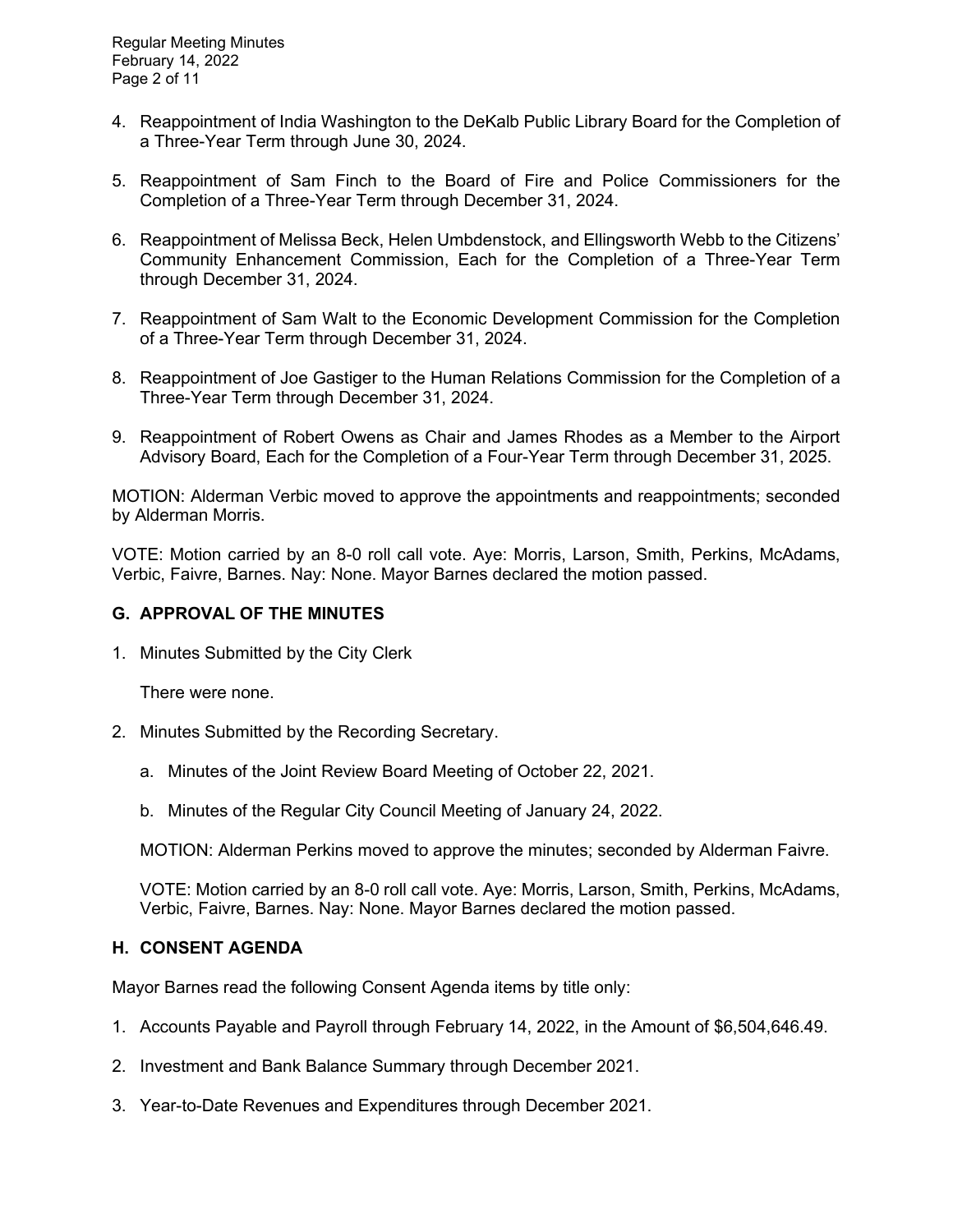Regular Meeting Minutes February 14, 2022 Page 3 of 11

MOTION: Alderman Smith moved to approve the Consent Agenda; seconded by Alderman McAdams.

VOTE: Motion carried by an 8-0 roll call vote. Aye: Morris, Larson, Smith, Perkins, McAdams, Verbic, Faivre, Barnes. Nay: None. Mayor Barnes declared the motion passed.

### **I. PUBLIC HEARINGS**

There were none.

### **J. CONSIDERATIONS**

There were none.

#### **K. RESOLUTIONS**

#### **1. Resolution 2022-014 Approving a List of Engineering Firms as Prequalified to Provide General Engineering Services for the City of DeKalb through 2026.**

Mayor Barnes read the resolution by title only.

MOTION: Alderman McAdams moved to approve the resolution; seconded by Alderman Faivre.

City Manager Nicklas provided an overview of this item based on the information provided in the agenda packet. The City relies on outside services for engineering design and supervision on several large projects each year. It's appropriate to review the current qualifications, past performance, and business structure of potential service providers on a periodic basis, which last occurred about five years ago.

The engineering firms recommended for "pre-qualification" are as follows: Baxter & Woodman, Civil Engineering Services, Inc., Engineering Enterprises Inc., Fehr Graham & Associates LLC, Hampton, Lenzini and Renwick, Inc., Kaskaskia Engineering Group LLC, Wendler Engineering Services LLC, and Willis Burke Kelsey Associates LLC.

There was no discussion among Council.

VOTE: Motion carried by an 8-0 roll call vote. Aye: Morris, Larson, Smith, Perkins, McAdams, Verbic, Faivre, Barnes. Nay: None. Mayor Barnes declared the motion passed.

#### **2. Resolution 2022-015 Authorizing an Agreement for Engineering Services with Fehr Graham & Associates, LLC for the 2022 General Street Maintenance Program with a Fee for FY2022 Not to Exceed \$135,000 \$170,000.**

Mayor Barnes read the resolution by title only.

City Attorney Donahue stated he had received information from City Engineer Zac Gill that the amount listed in the title should be \$170,000, not \$135,000, which was confirmed to be correct.

Mayor Barnes reread the resolution title with the correct amount.

MOTION: Alderman Verbic moved to approve the resolution; seconded by Alderman Larson.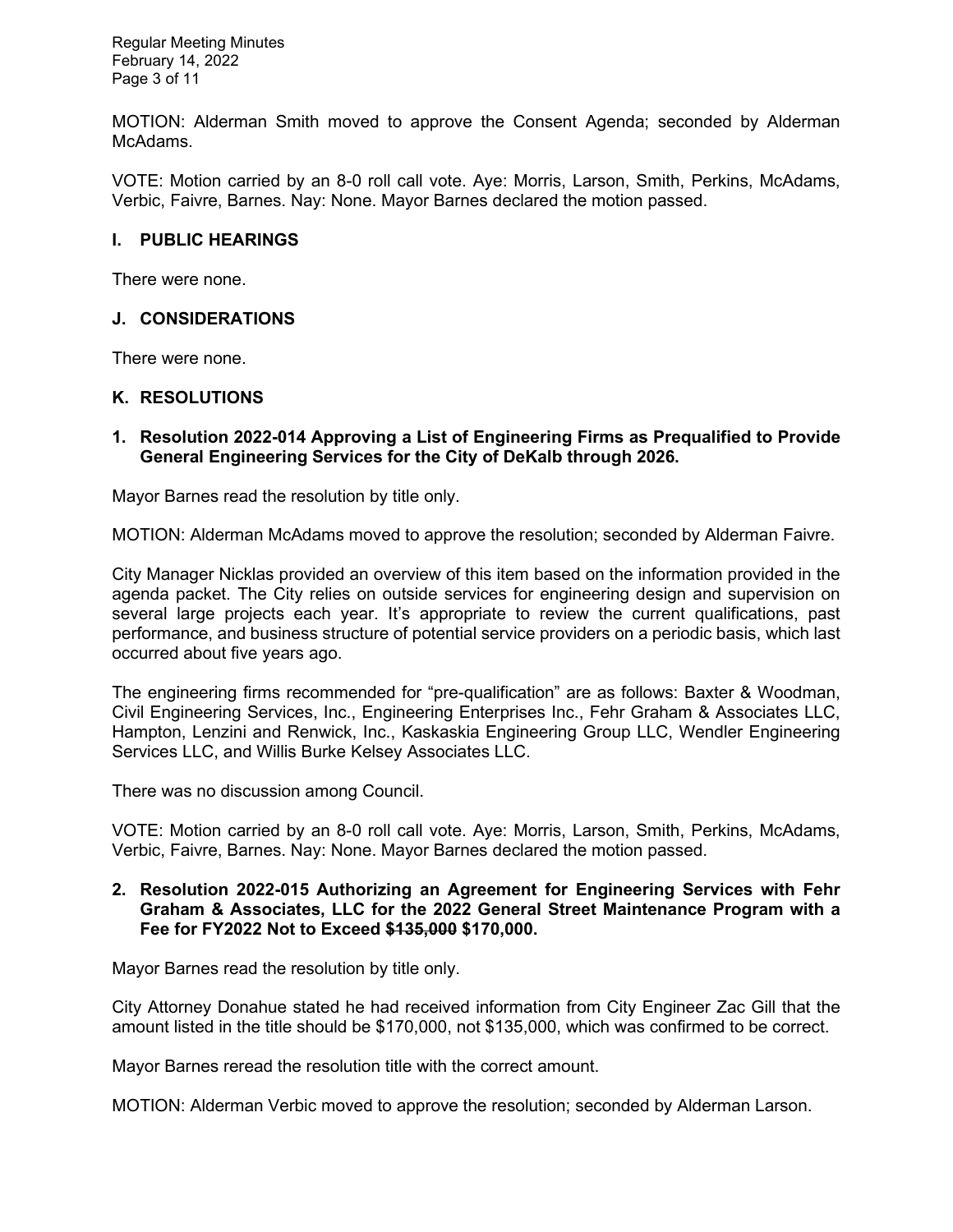Regular Meeting Minutes February 14, 2022 Page 4 of 11

City Manager Nicklas provided an overview of this item based on the information provided in the agenda packet. In 2019, the Public Works department circulated a request for proposals to a list of pre-qualified engineering firms for a three-year contract associated with the City's annual street maintenance work. Fehr-Graham was chosen and performed well during the 2019, 2020 and 2021 street maintenance programs, achieving a high level of satisfaction from impacted residents and businesses. In addition, the Fehr-Graham project manager was able to complete the services under budget for each of the last two years. Assuming the scope of the 2022 street maintenance program is approximately \$2,200,000, the \$170,000 fee represents a serious savings if the City extends the contract for an additional year.

There was no discussion among Council.

VOTE: Motion carried by an 8-0 roll call vote. Aye: Morris, Larson, Smith, Perkins, McAdams, Verbic, Faivre, Barnes. Nay: None. Mayor Barnes declared the motion passed.

#### **3. Resolution 2022-016 Authorizing the Purchase of Two (2) Ford F-250 Super Duty Pickup Trucks through Morrow Brothers Ford for the Public Works Street Division in an Amount Not to Exceed \$79,950.**

Mayor Barnes read the resolution by title only.

MOTION: Alderman McAdams moved to approve the resolution; seconded by Alderman Verbic.

City Manager Nicklas provided an overview of this item based on the information provided in the agenda packet. The Public Works Street Division is requesting authorization to purchase two Ford F-250 Super Duty Pickup Trucks through Morrow Brothers Ford in an amount not to exceed \$79,950. The vehicles will replace a 1997 Chevrolet 3/4 ton pickup and a 2001 Chevrolet 3/4 ton pickup used for year-round operations within the Division.

There was no discussion among Council.

Noting the age of the vehicles being replaced, Mayor Barnes thanked Andy Raih, Public Works Director of Streets, Facilities and Airport, for the care and maintenance given to City's fleet, especially the older vehicles, making them last beyond their useful life.

VOTE: Motion carried by an 8-0 roll call vote. Aye: Morris, Larson, Smith, Perkins, McAdams, Verbic, Faivre, Barnes. Nay: None. Mayor Barnes declared the motion passed.

### **4. Resolution 2022-017 Authorizing the Purchase and Equipping of One Ford F-350 Super Duty Pickup Truck through Morrow Brothers Ford for the DeKalb Fire Department in an Amount Not to Exceed \$59,620.**

Mayor Barnes read the resolution by title only.

MOTION: Alderman Faivre moved to approve the resolution; seconded by Alderman Smith.

Prior to his overview of this item, City Manager Nicklas agreed with Mayor Barnes' comment regarding the care taken with the City's fleet to keep it functioning.

City Manager Nicklas provided an overview of this item based on the information provided in the agenda packet. The Fire Department is requesting Council authorization for the budgeted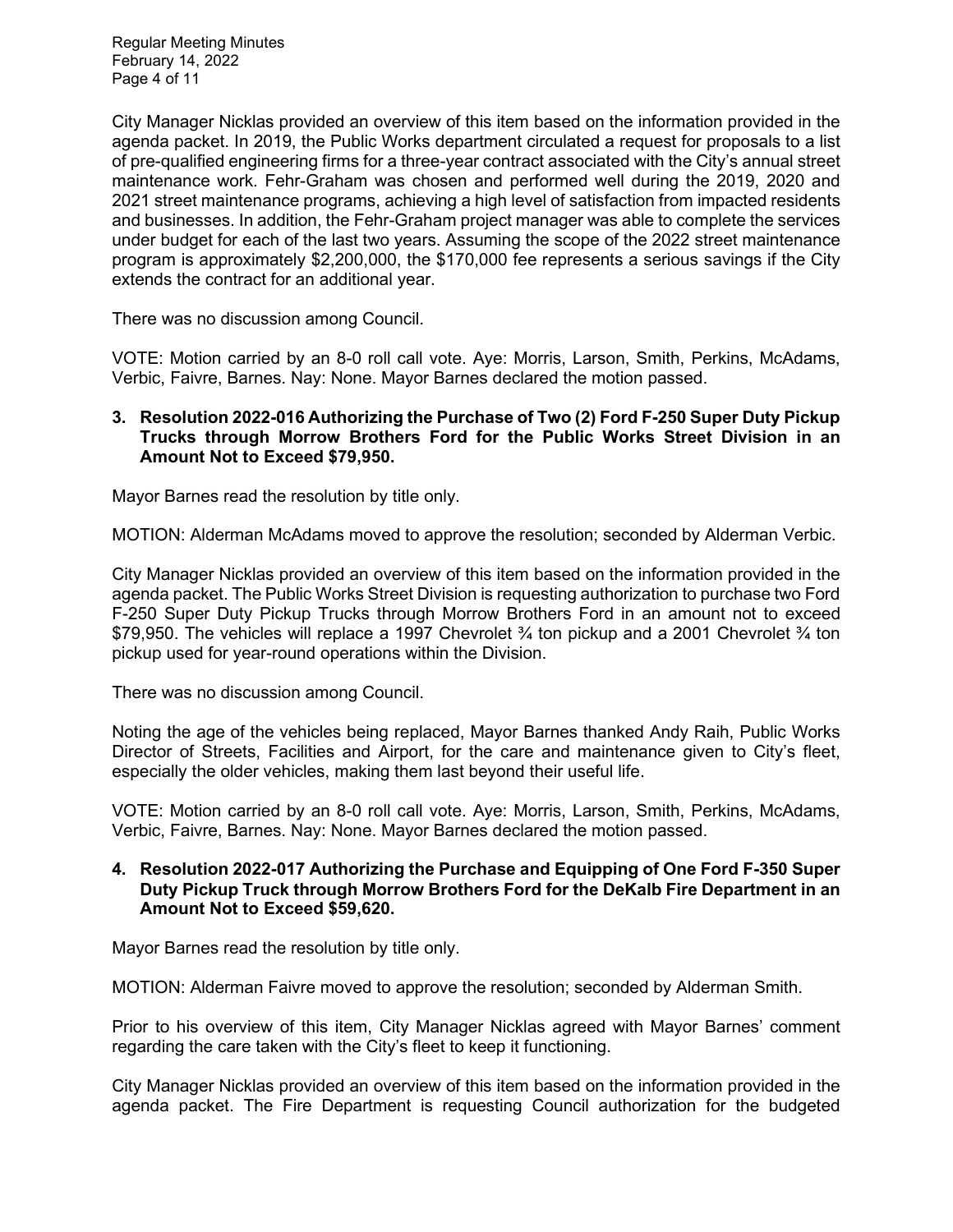Regular Meeting Minutes February 14, 2022 Page 5 of 11

purchase of a 2022 Ford F-350 pick-up truck to be used as a Utility vehicle that can serve multiple purposes. The Department's current "brush truck" is a 2002 ¾ Ton Dodge Ram, which is used for field fires, plowing snow at Fire facilities, and hauling equipment to training and live fire scenes. The current brush truck is nearly 20 years old and has recently been out of service for costly repairs.

There was no discussion among Council.

VOTE: Motion carried by an 8-0 roll call vote. Aye: Morris, Larson, Smith, Perkins, McAdams, Verbic, Faivre, Barnes. Nay: None. Mayor Barnes declared the motion passed.

### **5. Resolution 2022-018 Approving a Specialized Aviation Service Operation Agreement (SASO) and Community Hangar Lease (Aeromotive).**

Mayor Barnes read the resolution by title only.

MOTION: Alderman Smith moved to approve the resolution; seconded by Alderman Perkins.

Eric Dienst, owner of Rev'd Up Motorsports, stated his business, as well as others that work out of the DeKalb Taylor Municipal Airport (DTMA), has been required to work from a specific set of standards over the years, which are spelled out in the lease agreement document. He noted that that at times working from these standards has caused financial burden, specifically as it applies to space requirements. However, it doesn't appear that Aeromotive is being required to meet those same standards and requested that this be investigated further.

Alderman Morris asked what standards may be different.

City Manager Nicklas provided an overview of this item based on the information provided in the agenda packet. Aeromotive Services, Inc. specializes in automotive and aviation-specific electrical products and services that include automotive connectors, wire harness remanufacturing and reconditioning, custom manufacturing of wire assemblies, the creation or origination of universal connectors, and the replacement of complex electrical products for aviation and aerospace industries. They are also an FAA Certificated Repair Station. Their initial focus will be removing existing aircraft avionics and instrument panels and replacing them with new Dynon Certified avionics and custom instrument panels. If the lease is approved and the new space is successful, the firm would consider relocating its FAA repair station to the DTMA.

Alderman Faivre stated he wants to ensure that the City is being business friendly, especially at the DTMA so it can be profitable and self-sustainable. He also wants to make sure the City is being equitable to all businesses at the DTMA.

Continuing, Alderman Faivre stated he had been contacted regarding Mr. Dienst's concerns, noting that the City is making an exception for Aeromotive that's significantly less than what's been asked of other businesses at the DTMA for 10 plus years.

City Manager Nicklas commented on the Minimum Standards document, stating it was put together by an Airport Advisory Board (AAB) of many years ago (2007), and recognized that it needs to be cleaned up, just as the hangar leases have been as they've expired over the last couple of years.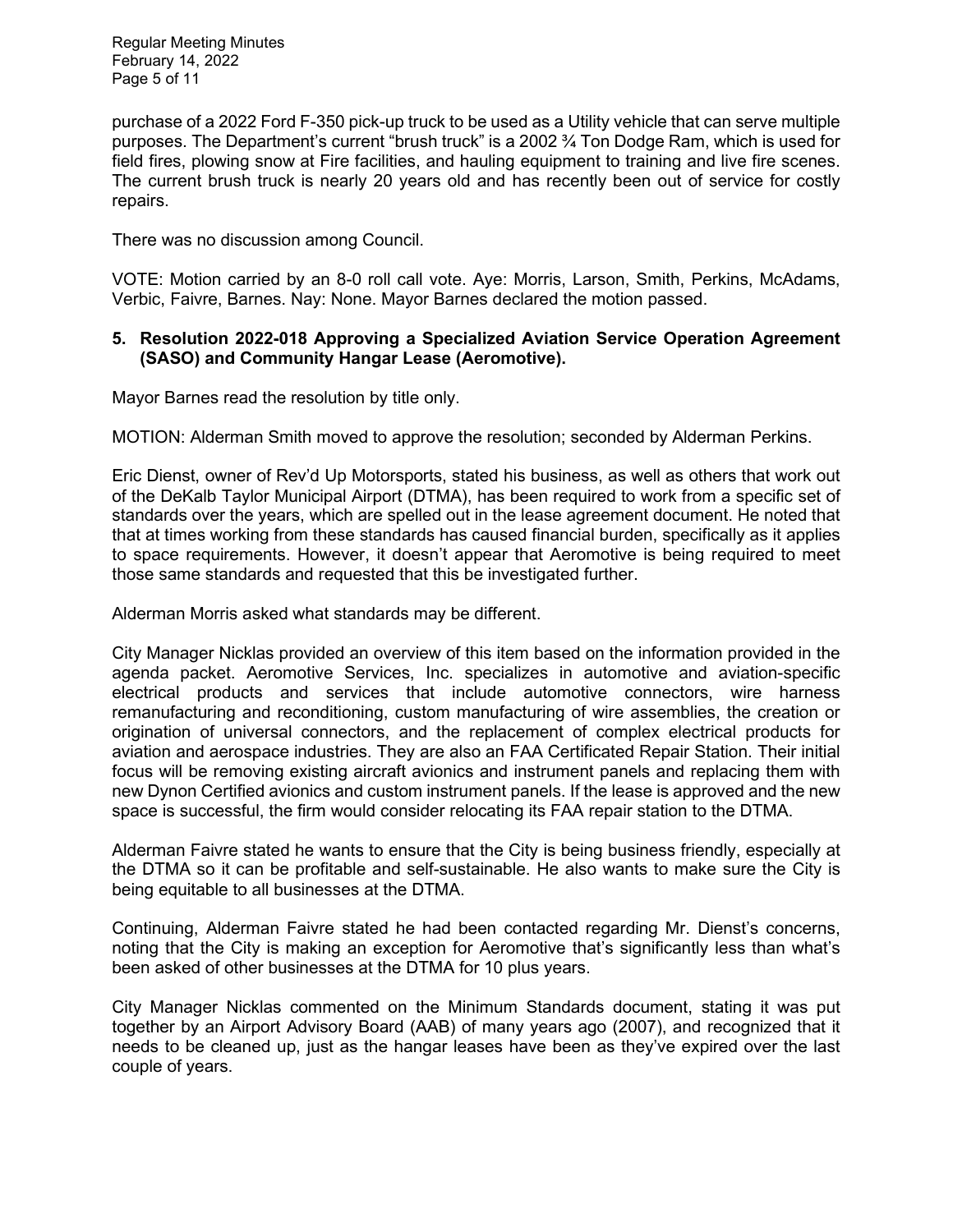Regular Meeting Minutes February 14, 2022 Page 6 of 11

Noting his support of this item, Alderman McAdams commented that cleaning up the messes of an old regime is important.

Alderman Morris also expressed her support for this item but would like to see an update of the minimum standards prioritized so that it's fair to all tenants.

There was brief discussion between Alderman Smith and Mr. Dienst regarding space requirements listed in the document. Alderman Smith agreed that the contents of the document need to be investigated.

Alderman Larson stated if she casts a vote of approval for this item, she will have to be assured that something substantial is going to be done to assist those businesses working out of the DTMA who've had to work by the standards in question.

Alderman Verbic asked if the current agreement could be remodified now, or does it have to wait until it expires.

City Manager Nicklas stated that the former lease agreement document was anti-business, but improvements have been made. He agreed with Council, noting this is something that will take time to sort through.

Mayor Barnes suggested asking the AAB to review the 2007 minimum standards document and make revisions that are more business friendly.

Alderman Faivre stated that could be done, as well as inviting current business owners at the DTMA to provide input. He mentioned an upcoming marketing planning meeting scheduled in the near future, noting it would be great to have input from those with current leases.

Mayor Barnes stated he trusts passing this item knowing that the City will revisit what's currently happening with the businesses at the DTMA and be equitable with all of them.

Alderman Perkins stated he thinks this item should be tabled so the City can consider what its past practices have been and what they could be and determine how this fits in with that. Going forward with something that's inconsistent with past practices doesn't seem fair to him.

Mayor Barnes stated that the City does one offs quite a bit with certain projects if it's felt that it's beneficial to the community.

Alderman Perkins stated his concern is for the business owner who's followed the rules as written and now the City has a one off with a business who's not being asked to follow those same rules.

Alderman Morris asked if Council were to pass this item, could it be considered a new precedence and recognized as the new standard.

Alderman McAdams stated when he was elected, he was notified of a large group of people working behind the scenes to stifle growth in in DeKalb and this has brought to light just another example of ways growth can be stifled in a stealthy way. He stated he likes Alderman Morris' idea of setting this as the new standard and moving forward.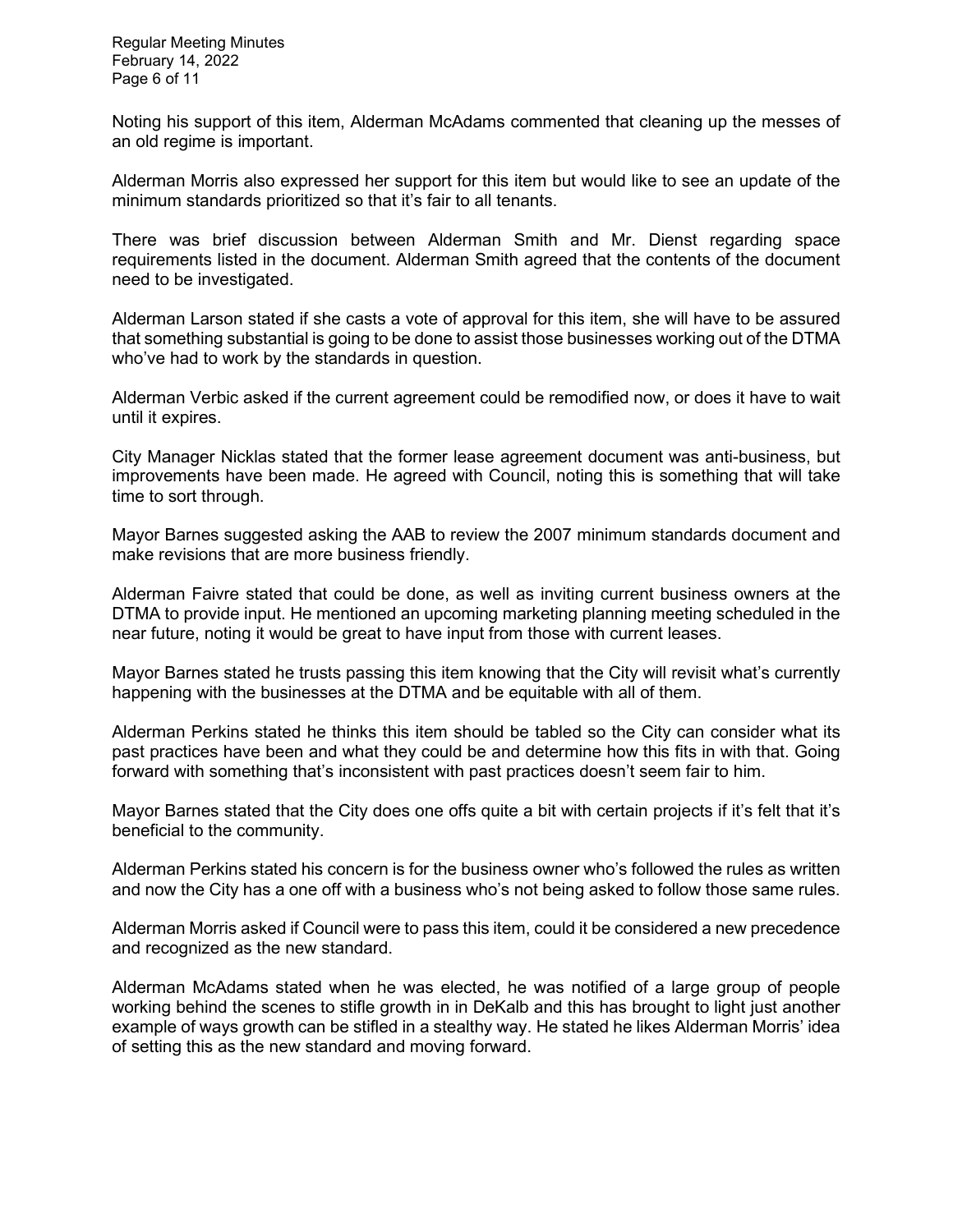Regular Meeting Minutes February 14, 2022 Page 7 of 11

City Manager Nicklas suggested approval of this item, followed up by a review of the leases of those working out of the DTMA to see if there are inordinate inconsistencies and unfair practices that have continued over the years. Alderman Faivre agreed with City Manager Nicklas.

Alderman Verbic asked for a timeframe for the review to be completed, suggesting 60 days. City Manager Nicklas stated he felt that would be more than enough.

Alderman Perkins asked Mr. Dienst if that would be fair. Mr. Dienst replied that the SASO document directly calls out having to stay in compliance with the Minimum Standards document. The requirements on what business owners must do to run the business is what's changing.

Brief discussion ensued regarding the type of documents involved. City Manager Nicklas stated the City Attorneys will be brought into the discussion.

Mayor Barnes stated for him it's the spirit of the document and knowing what needs to be accomplished.

Alderman Larson asked about the space needs of Aeromotive. City Manager Nicklas explained that Aeromotive described the type of space they would need during a conversation with Airport Manager Renee Riani. It was negotiated and arrived at with mutual agreement.

Alderman Larson commented that the City was negotiating without following its own rules. City Manager Nicklas stated the Minimum Standards document has no tether. Council can decide that this is the rule for this tenant.

Alderman Faivre stated he loves that the City wants to be business friendly and attract new business to the DTMA, but if this was actually codified and such drastic measures were being asked for, he'd vote against it. He then advised Mr. Dienst that the document will be updated and the City will do what's equitable for all involved.

Carl Dumele, the CEO of Aeromotive, stated he's sympathetic to Mr. Dienst and he's glad this topic is being discussed because in five years he'll be in the same situation. He added that the services his business offers will bring a good element to the City and the DTMA.

Alderman Perkins asked Alderman Faivre if he sees going back and aligning the agreement with the other businesses in the short term. Alderman Faivre replied that Mr. Dienst could take his agreement to the City Manager for review and perhaps find an opportunity to reduce the required space.

Alderman Perkins stated he also wants to be business friendly, but it's important to be respective of those existing businesses and take care of them too. Mayor Barnes agreed.

Alderman Morris stated we can go along and change the agreement for Mr. Dienst whether he needs it now or not and she thinks in that context acknowledge that he may not need it now and it may not be helpful at this point. However, recognizing that the changes in the future that his business may experience may prove useful in the future for him. She thinks it's important to acknowledge that we can't go back and right past differences, but she thinks it's important to acknowledge we're making a change now although we're sorry we cannot make everything perfect all at once.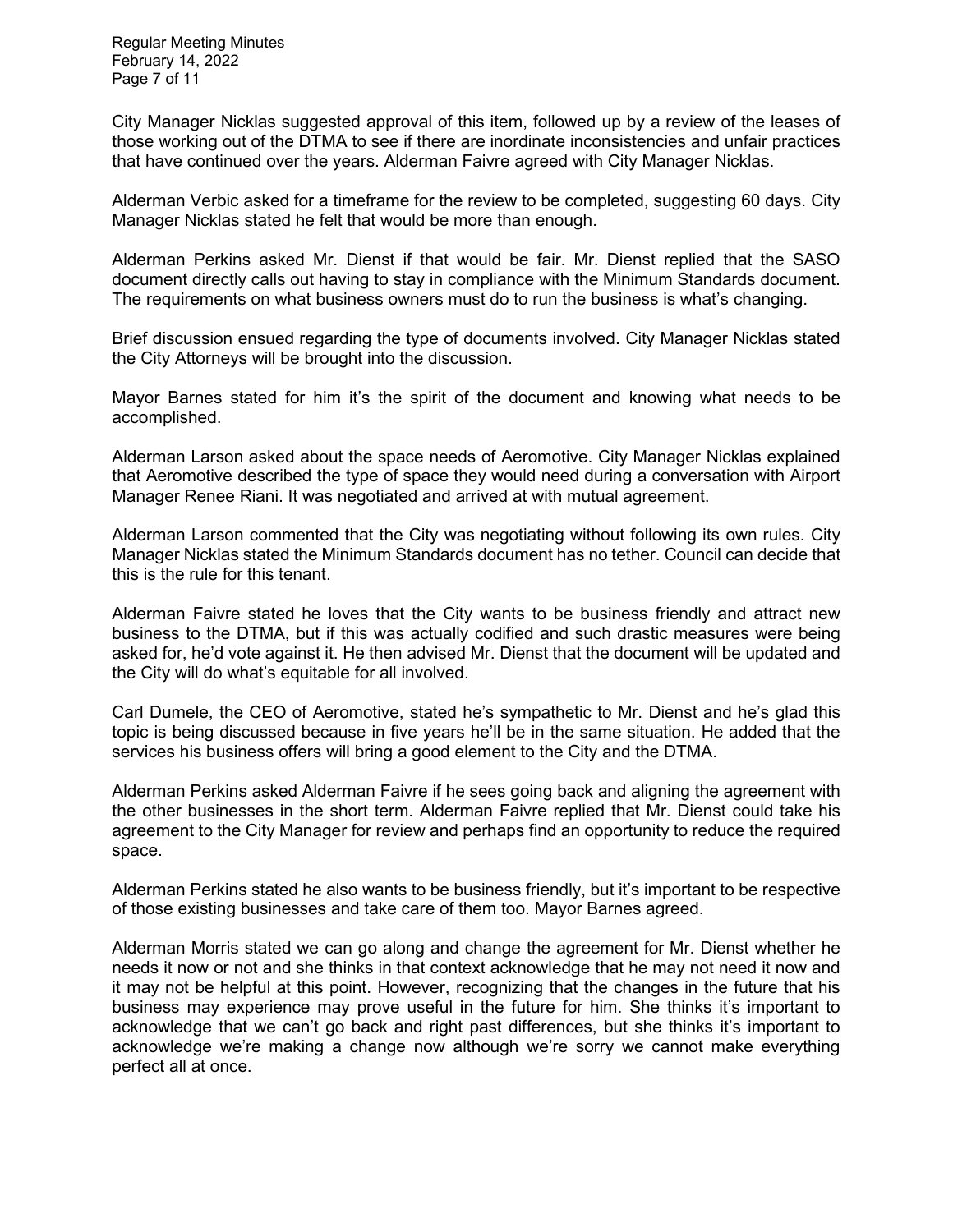Regular Meeting Minutes February 14, 2022 Page 8 of 11

VOTE: Motion carried by an 8-0 roll call vote. Aye: Morris, Larson, Smith, Perkins, McAdams, Verbic, Faivre, Barnes. Nay: None. Mayor Barnes declared the motion passed.

Speaking to Mr. Dienst, Mayor Barnes stated he will make sure that we live up to his expectations and do as much as we can to be equitable during this process.

### **6. Resolution 2022-019 Approving a Compensation Increase for the City Manager in FY2022.**

Mayor Barnes read the resolution by title only.

MOTION: Alderman Faivre moved to approve the resolution; seconded by Alderman McAdams.

Mayor Barnes stated that the proposed 2.5% cost of living adjustment is an increase that all staff were given for FY2022. Since the City Manager reports directly to the City Council, the City Council needs to approve the adjustment on his behalf.

Alderman Faivre stated it's a pleasure working with City Manager Nicklas, and he absolutely feels that he is deserving of this increase in pay. He added that City Manager Nicklas has done a fantastic job over the past few years, and it's been great for the City of DeKalb.

Mayor Barnes stated he agrees with Alderman Faivre's comments 100%, adding that City Manager Nicklas has been great so far. He also added that he feels the City is getting off cheap in this process and he appreciates the hard work, diligence, and energy City Manager Nicklas puts into the job.

VOTE: Motion carried by an 8-0 roll call vote. Aye: Morris, Larson, Smith, Perkins, McAdams, Verbic, Faivre, Barnes. Nay: None. Mayor Barnes declared the motion passed.

# **L. ORDINANCES – SECOND READING**

There were none.

# **M. ORDINANCES – FIRST READING**

**1. Ordinance 2022-009 Partially Abating the 2021 Tax Levy in the Amount of the Recapture Revenue of \$24,691 from the Adjustments for Certificates of Error, Certain Court Orders, or Final Administrative Decisions of the Property Tax Appeal Board Made Pursuant to 35 ILCS 200/18-233.**

Mayor Barnes read the ordinance by title only.

MOTION: Alderman Smith moved to approve first reading of the ordinance; seconded by Alderman Morris.

City Manager Nicklas provided an overview of this item based on the information provided in the agenda packet. In late January, the DeKalb County Tax Extension Clerk notified local taxing bodies that a new Illinois law signed by the Governor last fall may have an impact on the levies that are annually extended by the County Clerk and Recorder. Specifically, the law automatically adjusts taxing bodies' levies by the amount of revenue lost due to property tax refunds for certificates of error, Property Tax Appeal Board final administrative decisions, and qualified court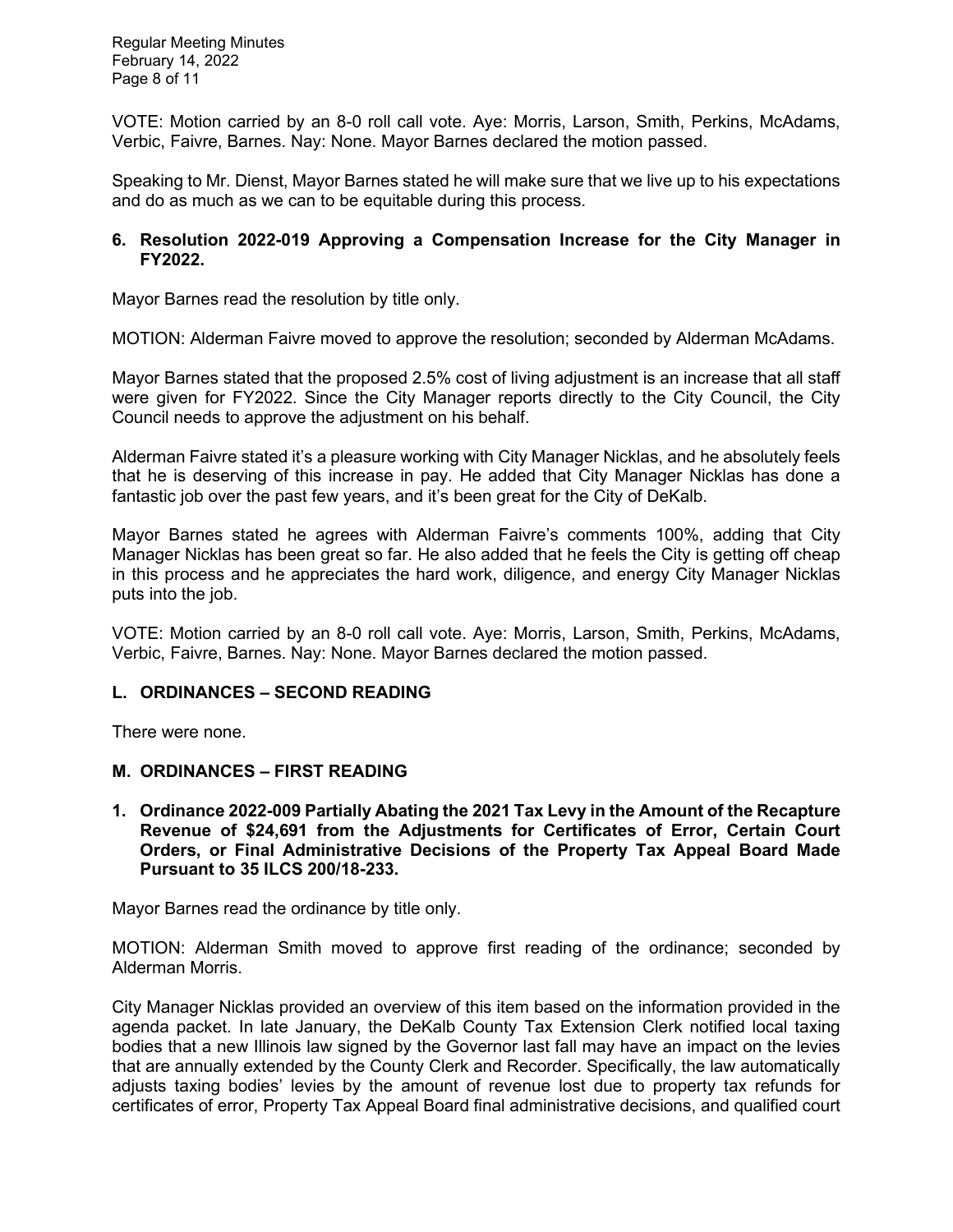Regular Meeting Minutes February 14, 2022 Page 9 of 11

orders. Although Cook County and other Illinois counties have reasoned that the new law does not apply to home rule units of government, the DeKalb County State's Attorney's Office has interpreted the law to apply to home rule governments too. If unabated, the potential "recapture" revenues would be added to the City's corporate levy and some special service area levies. Impacts as determined by the County Extension office were provided in the agenda packet summary.

Approval of this item on both readings was recommended.

There was no discussion among Council.

VOTE: Motion carried by an 8-0 roll call vote. Aye: Morris, Larson, Smith, Perkins, McAdams, Verbic, Faivre, Barnes. Nay: None. Mayor Barnes declared the motion passed.

MOTION: Alderman Perkins moved to waive second reading and approve the ordinance; seconded by Alderman Faivre.

VOTE: Motion carried by an 8-0 roll call vote. Aye: Morris, Larson, Smith, Perkins, McAdams, Verbic, Faivre, Barnes. Nay: None. Mayor Barnes declared the motion passed.

2. Ordinance 2022-010 Approving the Final Development Plan for the First United Methodist Church, 2501 N. Annie Glidden Road.

Mayor Barnes read the ordinance by title only.

MOTION: Alderman Verbic moved to approve first reading of the ordinance; seconded by Alderman Faivre.

Sherry Uhrich, Chair of the Executive Building Team for First United Methodist Church, stated that the current church building they occupy is 114 years old, and while beautiful, it isn't safe. If approved, the new church would be built on the north side of town, where they hope to provide a lot of outreach to the community.

In response, Pastor Crail of the First United Methodist Church said "amen".

Alderman Morris stated she supports this project and she's thrilled that they're getting involved in the Annie Glidden north area.

City Manager Nicklas provided an overview of this item based on the information provided in the agenda packet. The City Council passed Ordinance 2020-046, which approved an annexation and development agreement to allow for a new DeKalb First United Methodist Church facility on the west side of N. Annie Glidden Road across from the DeKalb County Health Facility Campus. The church intends to relocate from their present location at the corner of N. Fourth Street and Oak Street. The new church site comprises 15.87 acres, 6.54 acres of which were annexed into the City as part of the rezoning process in 2020. The site is zoned PD-R, Planned Development Residential. The proposed church building and parking lot will be located at the eastern portion of the property. The annexation and development agreement required the submittal of a Final Development Plan prior to construction of the facility.

There was no discussion among Council.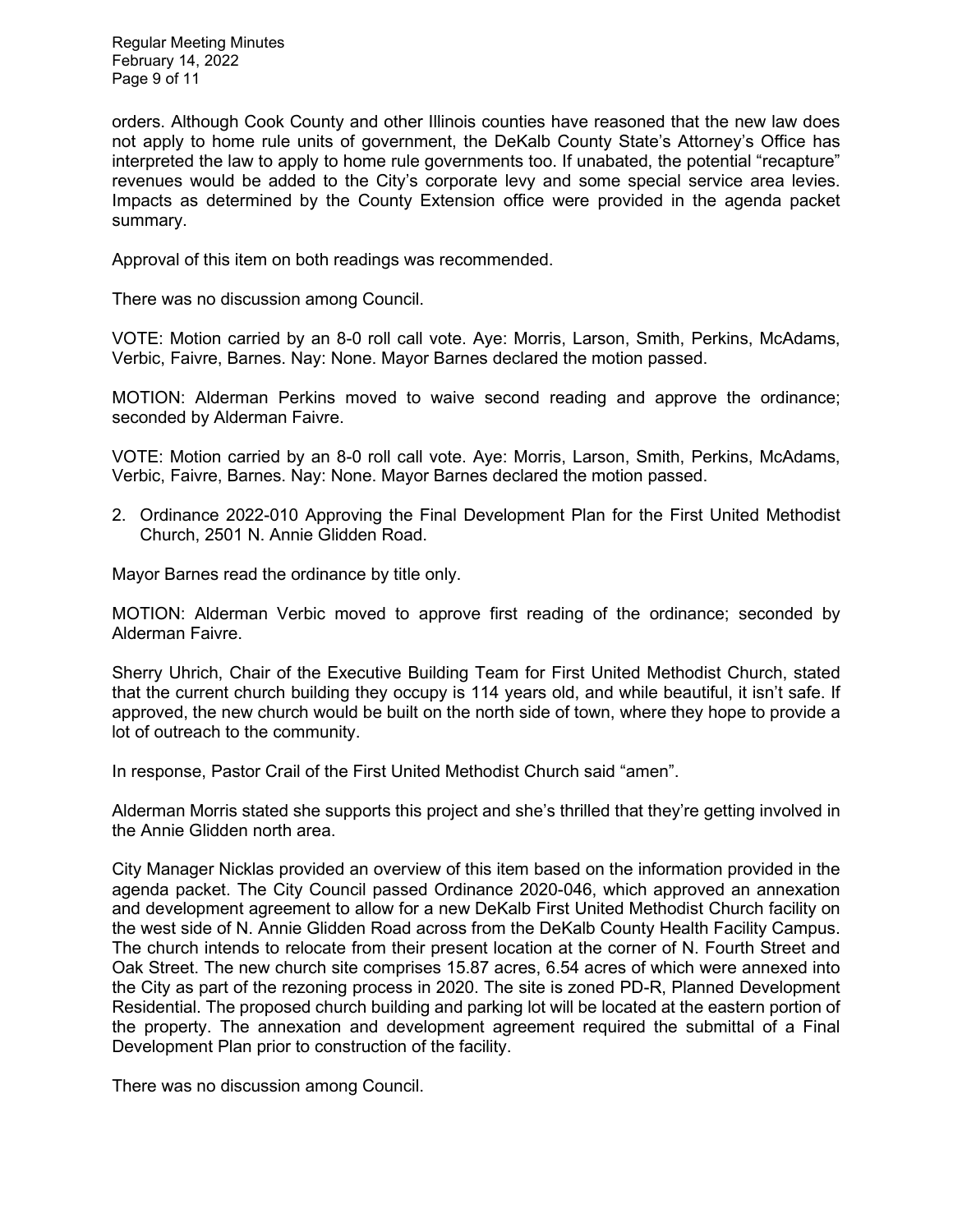Regular Meeting Minutes February 14, 2022 Page 10 of 11

VOTE: Motion carried by an 8-0 roll call vote. Aye: Morris, Larson, Smith, Perkins, McAdams, Verbic, Faivre, Barnes. Nay: None. Mayor Barnes declared the motion passed.

MOTION: Alderman Verbic moved to waive second reading and approve the ordinance; seconded by Alderman McAdams.

VOTE: Motion carried by an 8-0 roll call vote. Aye: Morris, Larson, Smith, Perkins, McAdams, Verbic, Faivre, Barnes. Nay: None. Mayor Barnes declared the motion passed.

Mayor Barnes offered congratulations, stating he was looking forward to the project being completed.

### **N. REPORTS AND COMMUNICATIONS**

1. Council Member Reports.

Alderman McAdams reported his attendance at a recent Human Relations Commission (HRC) meeting where they discussed license plate readers (LPRs) and learned there are three towing businesses in DeKalb that have private contracts to check license plates with LPRs. Information received from those reads, whether an Amber Alert or the location of a felon within DeKalb goes to the Police Department.

Alderman Morris reported she's been receiving complaints the entire time she's been on Council about the speed on Ridge Road. The most recent complaint was from someone whose car was side swiped by a hit-and-run driver. She stated she will begin working harder with City Manager Nicklas and City Engineer Gill in order to put this issue to rest. Mayor Barnes asked Alderman Morris to keep him informed about the situation.

Alderman Larson reported that she had breakfast with the staff at the Public Works Department. She also reported she was impressed with how clean the shop was and how hard the employees are working to keep the City's older fleet vehicles in good working condition. Alderman Larson also reported that she attended today's swearing in and pinning ceremony at Fire Station #1 of nine SAFER Grant recruits.

Mayor Barnes asked Alderman Larson why she was at breakfast with the Public Works Department. She responded that she brought them breakfast because she wants them to know they're appreciated. Alderman Larson further stated that most times employees get calls with complaints and rarely do they receive calls of thanks. So, she wanted to let them know that as a Council person and a resident she really appreciates all the work they do.

Alderman Perkins congratulated the DeKalb High School wrestling team for sending 12 players to the state competition.

Alderman Verbic stated it looks like COVID data is improving, and if that continues, he's hoping to have an in-person Ward 6 meeting in March. He encouraged Ward 6 residents and business owners to forward agenda item ideas or topics of discussion to his attention. Mayor Barnes expressed that he'd like to attend that meeting.

Alderman Faivre congratulated the new firefighters who were sworn in today. He also offered his appreciation to the Public Works Department for the work they do.